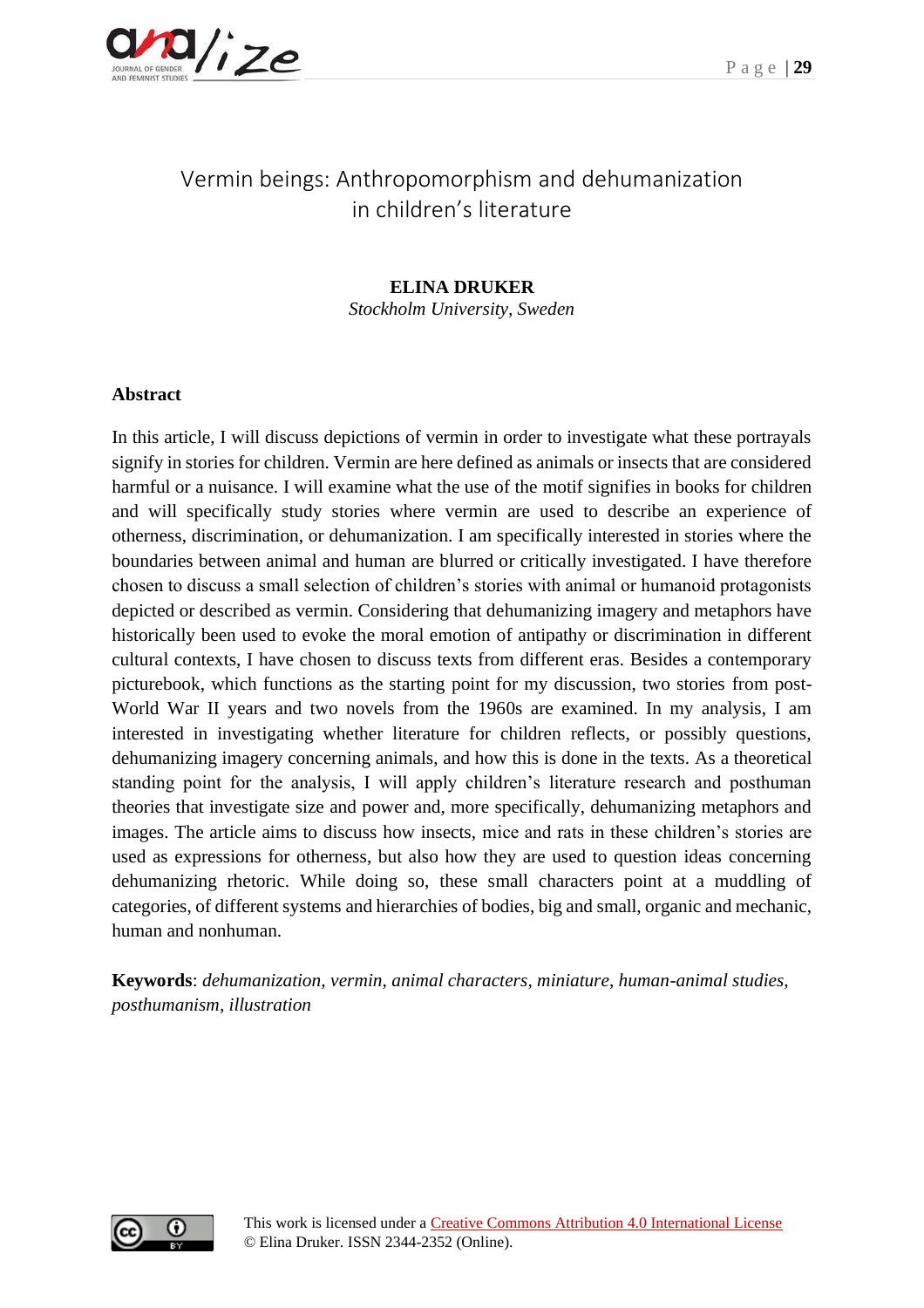

Shaun Tan's picturebook *Cicada* (2018) is a story about a cicada who works as a data entry clerk in an office. The protagonist, who is bright green and has large, black, compound eyes, and a wide, inexpressive face, is being systematically discriminated. His wage is so low that he can't afford an apartment, and since he is not human, he is denied promotion and is not allowed to use any of the resources available, or even use the office restrooms.<sup>24</sup>

The Cicada's small body provides a strong contrast to the human surroundings, which are drawn in shades of gray, in repetitive, angular shapes. Despite the Cicada's marginalized position, the story is told entirely from his perspective, the images focusing on him, placing the humans in the periphery. They are often depicted with their backs turned, walking away, or cropped out of the illustrations. A sense of alienation is not only expressed through the illustrations, but also through Cicada's short, halting sentences:

*Cicada works in tall building. Data entry clerk. Seventeen year. No sick day. No mistake. Tok tok tok!*

Tan's story offers multiple interpretations. It can be read as a description of mistreatment of migrant workers, of racism and discrimination, or as a narrative about colonial experiences, where the insect body stands for otherness.<sup>25</sup>

Tan's picturebook also demonstrates how insects and small animals have since ancient times had a central place in fables and literature for children. They have been used as symbols and metaphors, as cautious examples, warning signs, or moral lessons. In this article I will discuss depictions of vermin, here defined as animals or insects that are considered harmful or a nuisance, and that should be controlled or exterminated. I will examine what the use of the motif signifies in books for children and will specifically study stories where vermin are used to describe an experience of otherness, discrimination, or oppression. My focus lies on the ideological and moral implications expressed through the use of tiny characters, but also in the kind of artistic and narrative potential the motif proposes. And while my material consists of stories of anthropomorphic animal or humanoid characters, I am particularly interested in stories were the boundaries between animal and human are blurred and critically investigated. I have therefore chosen to discuss a selection of children's stories with animal or humanoid protagonists that are depicted or described as vermin. In a wider cultural context, metaphorical use of vermin as part of dehumanizing rhetoric has historically been used to evoke ridicule, antagonism, and discrimination.<sup>26</sup> Applying Nick Haslam and Michelle Stratemeyer's

 $24$  I refer to the protagonist as a "he" because of the costume the character is wearing, which is similar to the male characters' costumes in the story. However, it should be noted that the character's gender is not indicated in the story.

<sup>&</sup>lt;sup>25</sup> As previous research has shown, insects and other arthropods have often been used as a trope of colonialism and are a recurrent motif in literature that explore colonial experiences. See, for example, Christopher Hollingsworth, *Poetics of the Hive: The Insect Metaphor in Literature*, (University of Iowa Press: Iowa, 2001), and Evan Maina Mwangi, *The Postcolonial Animal: African Literature and Posthuman Ethics,* (Ann Arbor: University of Michigan Press, 2019).

<sup>26</sup> Nick Haslam, "Dehumanization: An integrative review" in *Personality and Social Psychology Review*, 10(3), 2006, 252-264. Goff et al. "Not yet human: Implicit knowledge, historical dehumanization, and contemporary consequences" in *Journal of Personality and Social Psychology*, 94, No. 2, 2008, 292–306.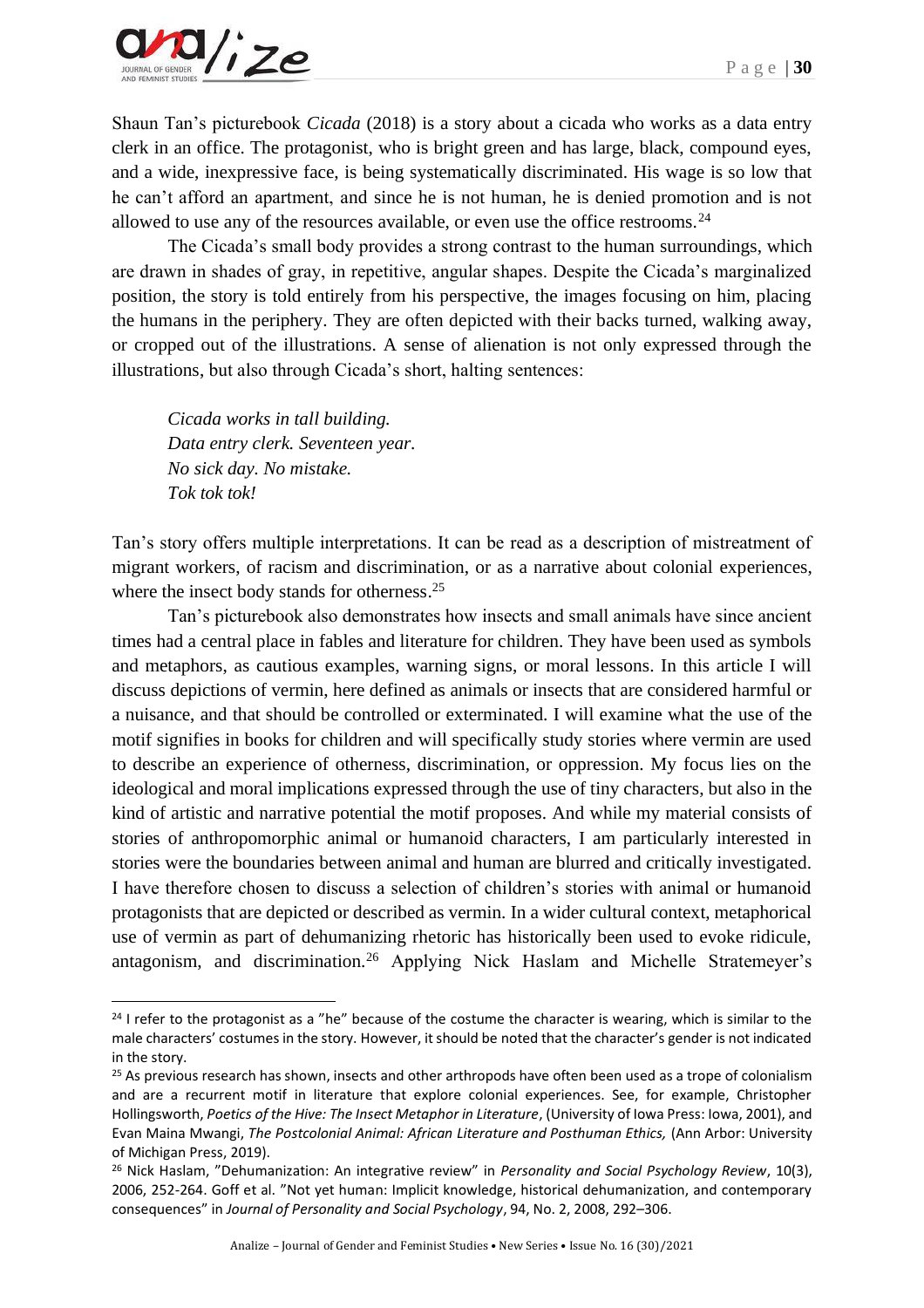

definition, dehumanization is here understood as "the act of perceiving or treating people as if they are less than fully human," a process that involves both individuals and groups.<sup>27</sup>



Picture 1. © Shaun Tan, *Cicada.*

<sup>27</sup> Nick Haslam and Michelle Stratemeyer, "Recent Research on Dehumanization" in *Current Opinion in Psychology*, 2016, 11: 25–29, 25.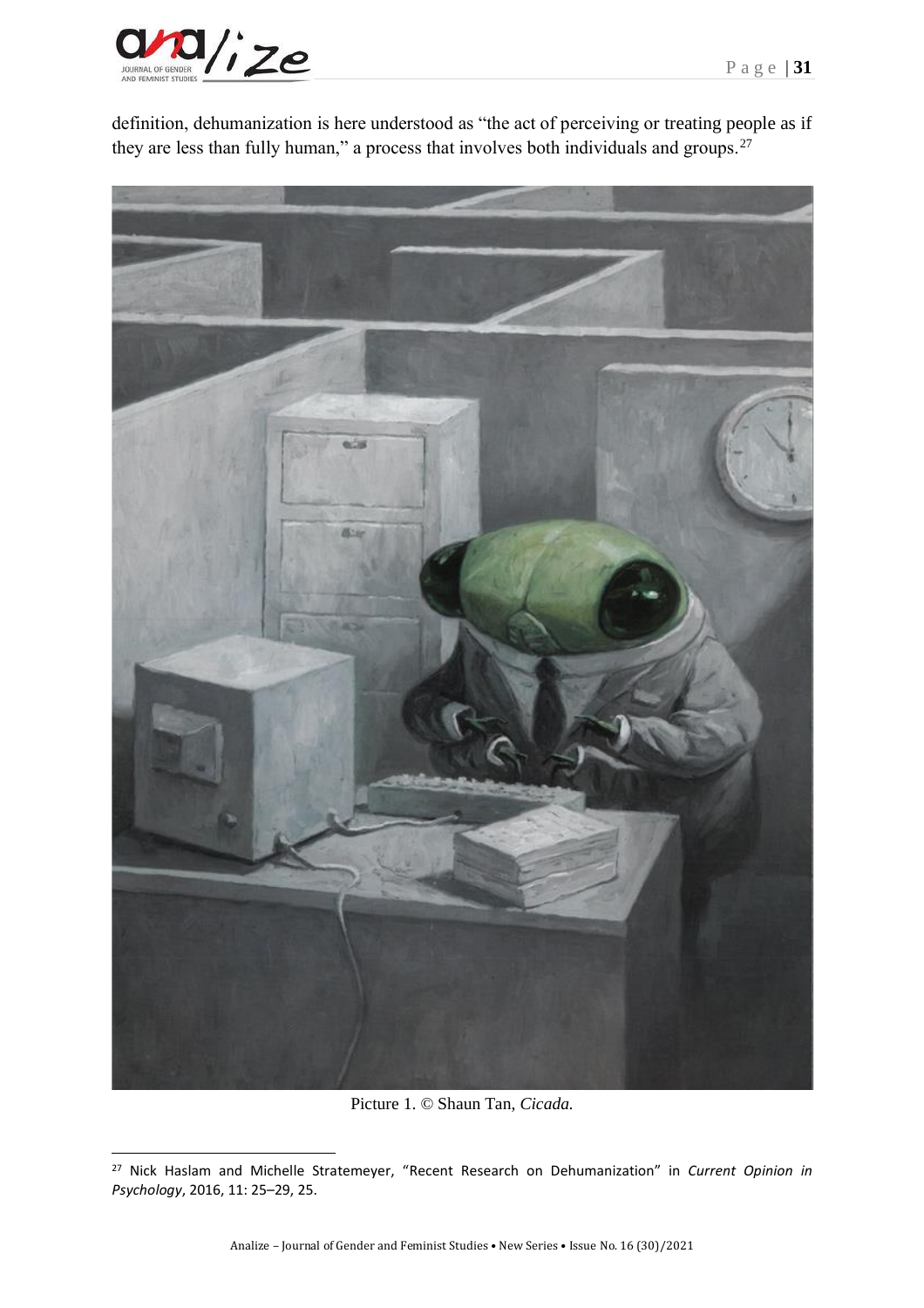In order to investigate how characters that are described as vermin in children's literature can be understood, and how the motif has been used during different time eras, I have chosen a selection of stories that in different ways use the motif of vermin in a thoughtprovoking or politically encaging way. Besides Shaun Tan's already presented contemporary picturebook *Cicada*, I have chosen illustrated novels from the post-World War II years and from the 1960s: Bengt Anderberg's *Niklas och Figuren* (Niklas and the Figure, 1950), Mary Norton's *Borrowers* (1953), George Selden's *The Cricket in Times Square* (1960), and Russell Hoban's *The Mouse and His Child* (1967).

As my first example, *Cicada*, demonstrates, these stories present animals in such a way that the reader is invited to interpret them as metaphors for humans, or as representatives for specific groups of individuals. I am interested in investigating whether literature for children reflects, or possibly questions, dehumanizing imagery concerning human-animal relations and how this is done in the texts. In order to discuss the motif of the vermin, but also human-animal relations, I have deliberately chosen books where the protagonists are not necessarily animals, but, instead, inanimate or humanoid characters treated as animals. What I find interesting in this context is how the notion of vermin, something (or someone) who is seen not only as a nuisance but also as undesirable and despised, is applied in these stories.

As a theoretical standing point for my analysis, I will apply posthuman theories that discuss anthropomorphism and dehumanizing rhetoric and images. Studying the way animal protagonists are anthropomorphized and, in turn, how tiny humanoid protagonists are depicted or treated as animals, points at a complex human-animal relationship that has moral implications. Furthermore, different hierarchies and a discourse of species is activated in these stories. I will therefore discuss how speciesism, the practice to favor certain animals over other, is applied in this context. <sup>28</sup>

The diminutive size of most vermin is essential in this discussion as well. The popularity of different kinds of small protagonists in children's literature – insects, mice or even rats – can be explained by a message that is often expressed: even the small and powerless can prevail and survive despite overwhelming difficulties. But the motif also raises several questions. As Lynne Vallone states, both animal fables and traditional fairy tales establish size conventions and subvert them, since the tiny characters are often described as weak but cunning, and the gigantic as brutish and violent.<sup>29</sup> This kind of dynamics is also evoked by Perry Nodelman who points at the use of small size as an expression of decisiveness and determination in children's literature: "when these small beings prevail over insurmountable odds, as they always do, they represent a potent version of the wish-fulfillment fantasy: the very small can triumph over the dangerously large, the very powerless over the exceedingly powerful".<sup>30</sup> Questions about size, power and agency in children's literature are also connected to adult-child power relations and how these are reflected in animal stories. By discussing the liminality of the vermin beings, which are often placed in the periphery of the human world, it

<sup>&</sup>lt;sup>28</sup> Cary Wolfe, *Animal rites: American culture, the discourse of species, and posthumanist theory* (Chicago: University of Chicago Press 2003), p. 7. For a discussion about speciesism in children's literature specifically, see Kelly Hübben, *A genre of animal hanky panky? Animal representations, anthropomorphism and interspecies relations in The little golden books* (Stockholm 2017), chapter 1.

<sup>29</sup> Lynne Vallone, *Keywords for children's literature,* second edition, (New York: New York University Press 2021), 172.

<sup>30</sup> Perry Nodelman, *The pleasures of children's literature* (New York 1995), 199.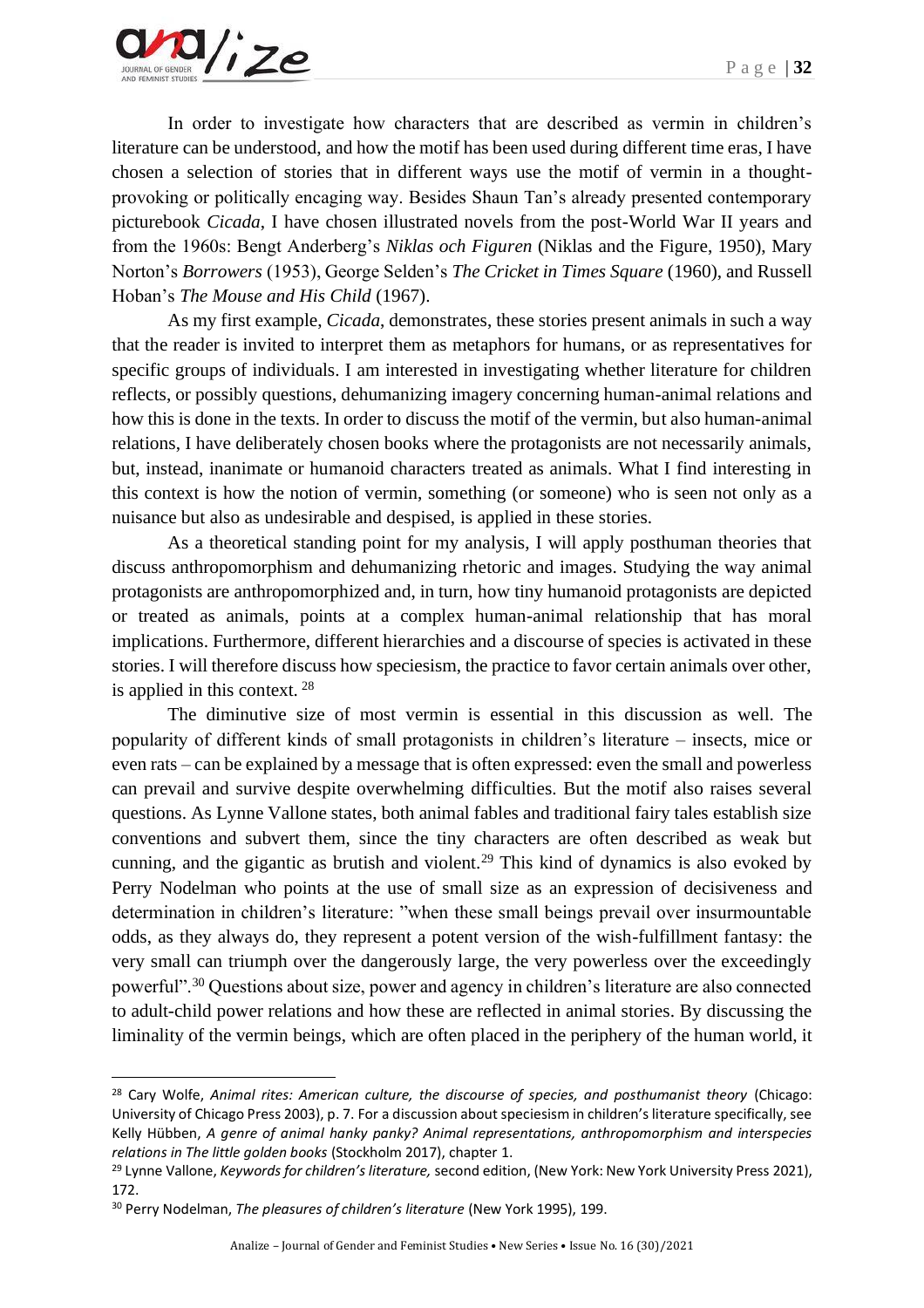

is my objective to examine the ways in which size and power in human–animal and adult–child relations are manifested in these stories.

# **In the Aftermath of World War II**

There are multiple examples of miniature worlds and tiny protagonists in children's literature during the post-World War II years, a tendency that has been seen as a way to articulate a general sense of insecurity and vulnerability.<sup>31</sup> A classic example of liminal, humanoid characters is Mary Norton's novel *Borrowers* (1952), illustrated by Diane Stanley. The miniscule characters depicted in the novel series live hidden from the human world and "borrow" things to survive. Their existence is based entirely on their reliance on humans, a dependency which previous research has seen as a trope to describe the authority that grownups have on children, "echoing the situation of children in the company of adults", as Jerry Griswold states.<sup>32</sup> But Norton's portrayal of the Borrower's symbiotic life style has also been described as complicated, "grotesque" and parasitical.<sup>33</sup> *The Oxford Companion to Children's Literature* describes the story as "a parable about parasitical dependence of the rentier class (Borrowers) on those who are the means of production (the "human beans" upstairs)".  $34$  As Madelyn Travis suggests, Borrowers have no valued role in the society; they are politically and economically powerless and literally invisible to the world.<sup>35</sup> Besides applying class perspective on the novel series, it has also been seen as a portrayal of homelessness and as a parable of persecution of different minorities during World War II.<sup>36</sup> I would therefore like to take a closer look at the way the Borrowers are depicted in the novel and discuss how and why associations with parasites is expressed in the story.

The Borrowers home could be considered a miniature world inside a human world. Their home is decorated with small items, scraps and toys from the human house, and therefore becomes a reflection of it in miniature. Here, Susan Stewart's definition of the miniature as a nostalgic description of childhood in her influential work *On Longing: Narratives of the Miniature, the Gigantic, the Souvenir, the Collection* (1993) offers an interesting counterpoint for the discussion.<sup>37</sup> Stewart sees the miniature as "a metaphor for the interior space and time of the bourgeois subject," which suggests that small miniature worlds function as separate, nostalgic and sheltered spaces.<sup>38</sup> Stewart writes: "The miniature, linked to nostalgic versions of childhood and history, presents a diminutive, and thereby manipulateable, version of

<sup>31</sup> Elina Druker, "Berättelser om flykt. Miniatyren som samhällskritik." In *Mångkulturell barnoch ungdomslitteratur. Analyser* (Stockholm: Studentlitteratur 2017), 205-208.

<sup>32</sup> Jerome Griswold, *Feeling like a kid: childhood and children's literature* (Baltimore: Johns Hopkins University Press 2006), 62.

<sup>33</sup> Caroline C. Hunt, "Dwarf, Small World, Shrinking Child: Three Versions of Miniature" i *Children's Literature*, 1995:23, 115-136, 126.

<sup>34</sup> Humphrey Carpenter & Mari Prichard, *The Oxford Companion to Children's Literature* (Oxford: Oxford Univ. Press 1999), 76.

<sup>&</sup>lt;sup>35</sup> Travis 2007, 188.

<sup>36</sup> Deborah Cogan Thacker & Jean Webb, *Introducing Children's Literature: from Romanticism to Post Modernism*, 2002, 131. Hunt, 115-136, Madelyn Travis, "Mixed messages: The problem of class in Mary Norton's Borrowers series" In *Children's literature in education.* 2007(38):3, 187-194.

<sup>37</sup> Susan Stewart, *On longing: narratives of the miniature, the gigantic, the souvenir, the collection*, second edition (Durham: Duke Univ. Press 1993), xvii.

<sup>38</sup> Stewart, xvii, 69.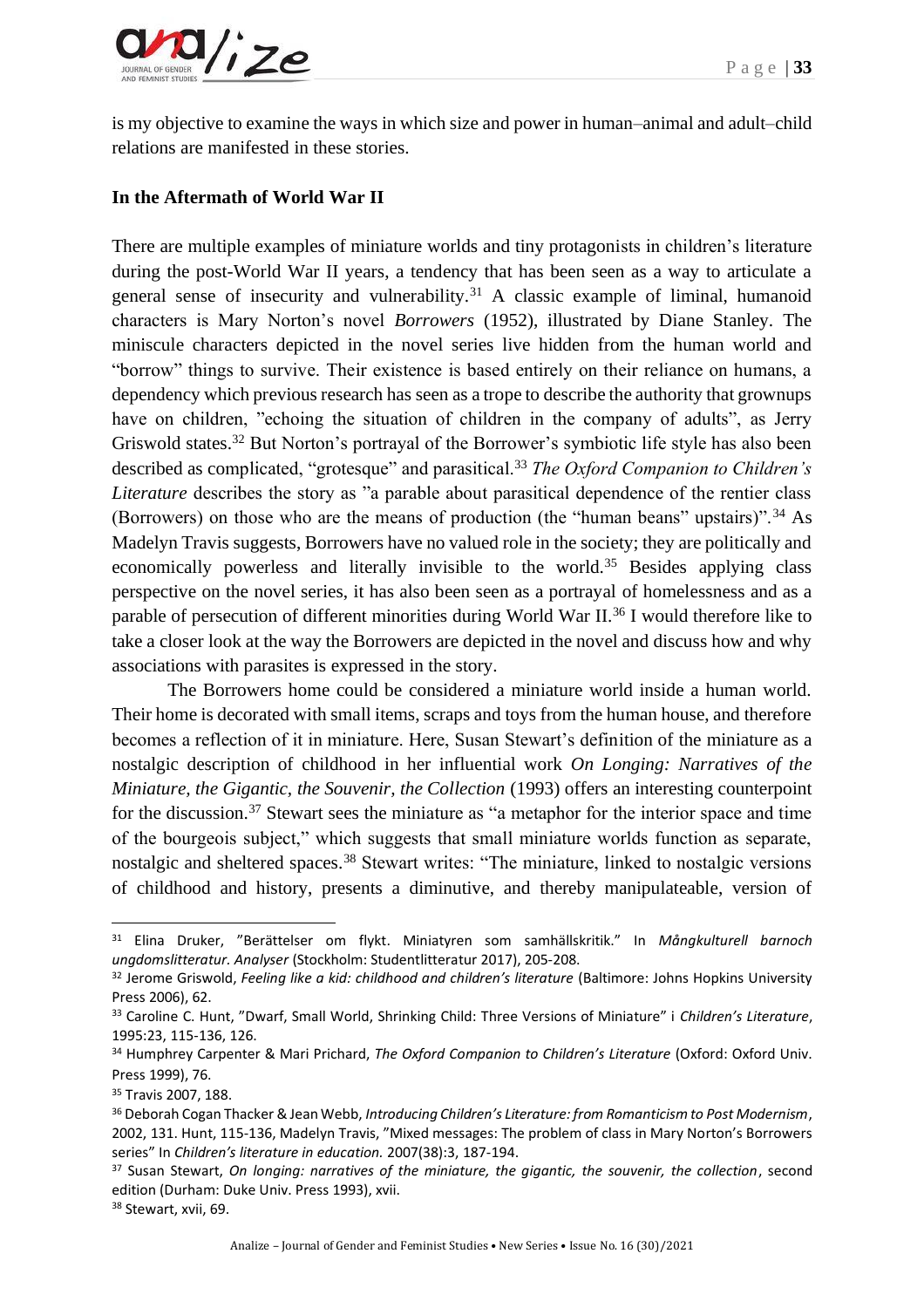experience, a version which is domesticated and protected from contamination".<sup>39</sup> This kind of idyllic sentiment of the miniature as a precious, "timeless and uncontaminated" place, is a core image in the novel, as the family strives to survive and to create a secure home.<sup>40</sup> At the same time, their existence is constantly threatened – in fact, we are told that they are the last family of the Borrowers species left in the building and that all other Borrowers have "emigrated" (that is, they have died or disappeared). The family is therefore closely connected to humans, both through their parasitical lifestyle, but also through their mirroring of the human world.

Not only the characters' lifestyle but also their behavior and bodies are repeatedly described with verbs connected to vermin. The main protagonist, Arietty, and her father go often to look for things to "borrow" in the human house. During one of the scavenging trips, she watches her father running across the floor and is suddenly struck by how small he seemed: "Arietty saw him scurry across the sunlit floor. Swiftly he ran – as a mouse runs or a blown dry leaf" (56). The description of size and scale is suddenly slightly detached and expresses an idea of marginalization. The same detached perspective is articulated in the illustration, where the character's miniscule size is accentuated.<sup>41</sup> The tiny characters (in this scene not larger than the printed letters on the page) are placed at the margins of the illustration. In other illustrations the characters are depicted hiding among grass, leaves, and even trash, or trying to disappear among human artefacts, like vases and porcelain figures.<sup>42</sup>

A double perspective, where the human world collides with the world of the Borrowers, is already established on the endpapers of the novel, depicting the turning point in the story, where a human boy finds the family's nest-like home under the floorboards. Stanley's illustration shows how the tiny family and their home are abruptly exposed by the boy, left defenseless and in a state of shock. The image describes the staggering difference in size between the (gigantic) human boy and the family and demonstrates the vulnerability of their situation. This remarkable key image is also connected to the ending of the story, where the family is discovered by the housekeeper Mrs. Driver:

*And then she shrieked, loud and long. She saw movement: a running, a scrambling, a fluttering! She heard a squeaking, a jabbering, and a gasping. Little people, they looked like, with hands and feet … and mouths opening. That's what they looked like … but they couldn't be that of course! Running here, there, and everywhere. […] "A nest! A nest!" she shouted. "Alive and squeaking!"* (127)

The association with a rat's nest established on the endpaper is repeated here, and is further emphasized by a sudden blurring between human-animal categories. While the Borrowers are never defined as human in the novel, in this scene they are also deprived of their language. They are portrayed with words connected to non-human sounds, "a squeaking, a jabbering"; their movement, uncontrolled and frantic, is associated with animals. Their mouths are open, but no intelligible words are expressed. The scene is, of course, described through the

<sup>39</sup> Stewart, 69.

<sup>40</sup> Stewart, 66.

<sup>41</sup> For a more detailed analysis of the illustrations, see Druker, 205-208.

 $42$  See for example illustration of the characters running through a large hall p. 56-47 or hiding among artefacts on a mantle piece p. 36-37.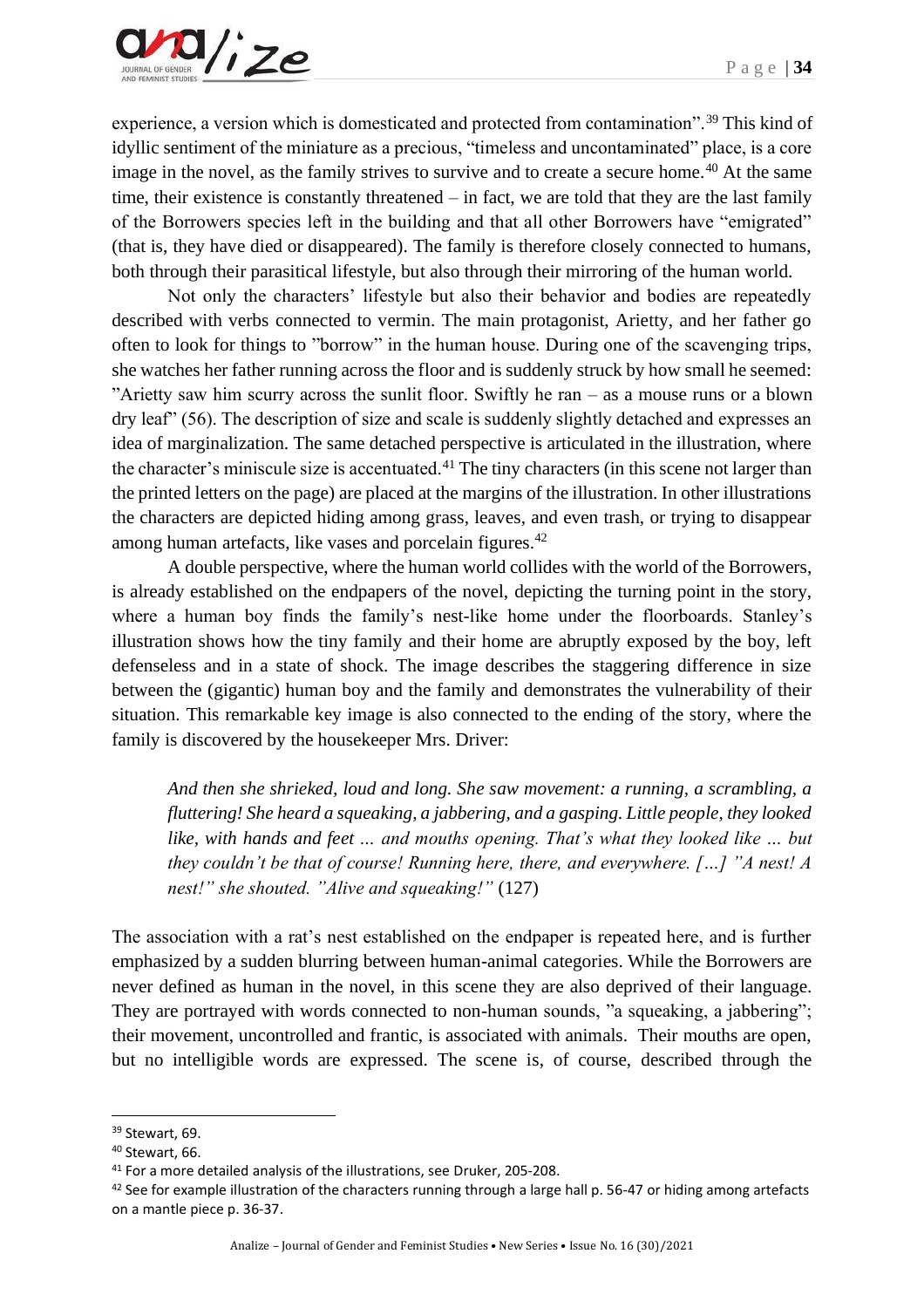

housekeeper's perspective, when she sees what she believes is a nest of rats, but the episode also points at the family's lack of voice in the human world and their position of otherness.<sup>43</sup>

The tiny protagonists and their nomadic lifestyle depicted in Norton's novel series articulates a sense of defenselessness and vulnerability that can be seen in relation to a general sense of insecurity in the post-war years.<sup>44</sup> In fact, Deborah Cogan Thacker and Jean Webb have seen the constant threat of extermination in the story as a parable of Jewish persecution during the World War II.<sup>45</sup> This explanation is supported by the final chapters, where a ratcatcher is hired to exterminate the nest, "to smoke them out" (145). The housekeeper explains the rat-catcher's method: "He puffs this stuff in and they come running out. At least that's how it works with rats. But first, he says, you have to block up all the exits..." (146). Although the Borrowers manage to escape the house through an opening created by the human boy, the family is forced to leave their home. The smell of gas is described in detail in the final pages of the novel, making everyone in the building nauseous for days.

#### **Dehumanizing Imagery**

As Mary Norton's novel demonstrates, the choice of small anthropomorphic characters – in this case, humanoid characters *thought to be* animals, more specifically, rats – can be understood within a "discourse of otherness" where the Other is understood and described not only as different, but also as inferior.<sup>46</sup> What we see here is a muddling of boundaries between the human and the animal. In fact, the hybridity of the humanoid characters in Norton's novel confuses strict species boundaries. Describing the characters as parasites can therefore be understood in relation to dehumanizing rhetoric and imagery in general, where humans are described as insects or animals – a rhetoric that has been used in different acts of ethnic, national or religious discrimination across time.<sup>47</sup> Persecution and extermination of European Jews during the World War II is one of the most blatant examples of this. As Haslam has shown, it is one example of many points in history where metaphors such as insects, parasites, vermin or garbage have been used about minority groups or ethnicities to evoke moral emotion of disgust. This kind of imagery has been used to promote a "them-versus-us" attitude between groups of people.<sup>48</sup>

Another novel published in the years after World War II that uses anthropomorphism with moral implications is Swedish Bengt Anderberg's novel *Niklas och Figuren* (Niklas and the Figure, 1950), with illustrations by his wife Astrid Anderberg. While Norton's novel can be considered a children's literature classic, Anderberg's story, which has somewhat of a cult status in Sweden, has not received international attention. The story depicts a young boy Niklas and his friend, a fantastic creature named Figure. Figure is a small humanoid character who

<sup>43</sup> Travis, 188.

<sup>44</sup> Druker, 205-208.

<sup>45</sup> Thacker & Webb, 131. Druker, 208.

<sup>46</sup> Edward W. Said, *Orientalism* (London: Penguin 2003/1979), Introduction.

<sup>47</sup> David Livingstone Smith, *Less than human: Why we demean, enslave, and exterminate others* (New York: St. Martin's 2011).

<sup>48</sup> Nick Haslam, "Dehumanization: An integrative review." In *Personality and Social Psychology Review*, 10(3), 2006, 253.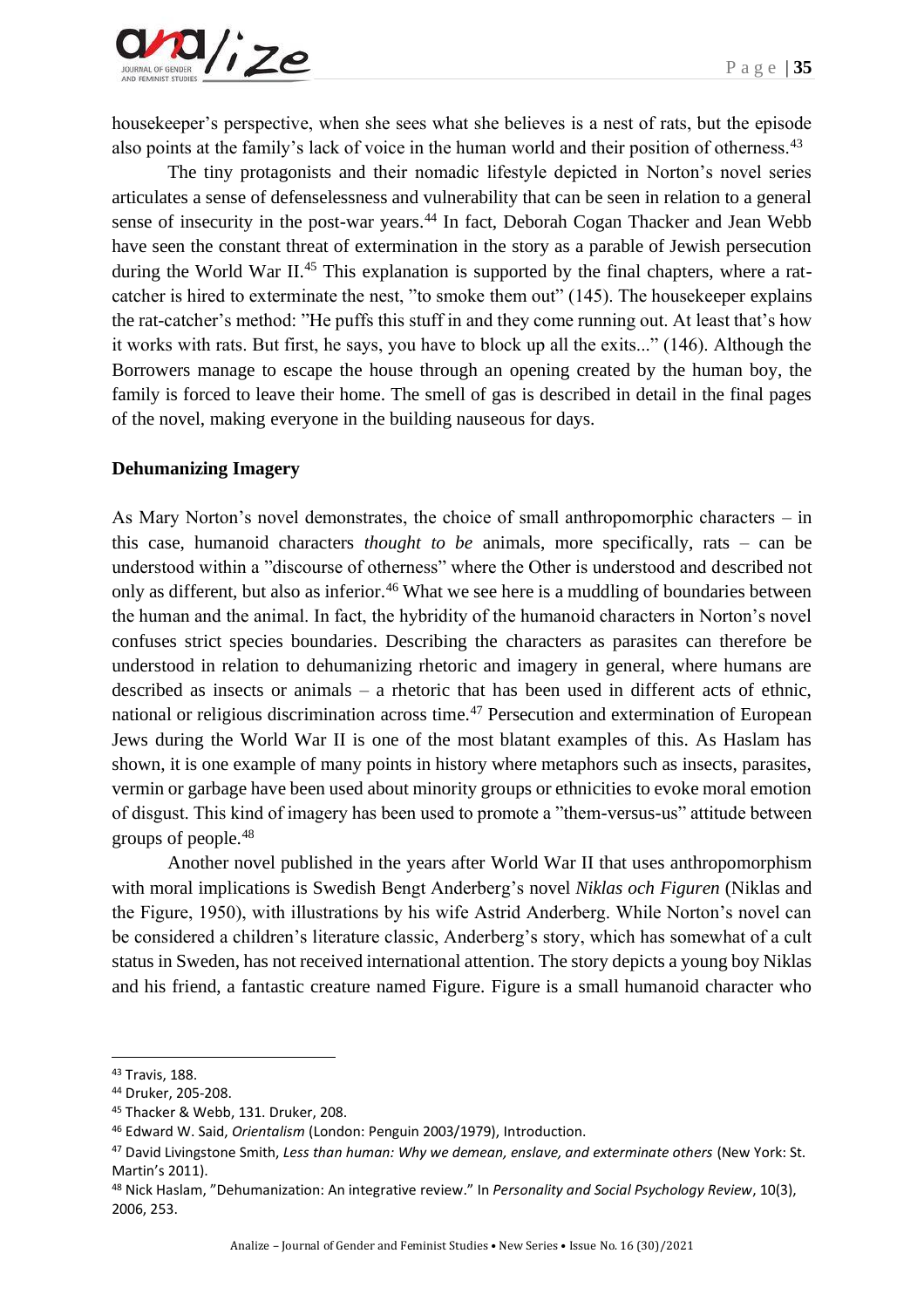

has a tail and lives in a tree. But despite human behavior and mannerism, he has trouble reading, writing and understanding numbers or abstract concepts.

In a short but significant scene in the beginning of the novel, Anderberg sends a strong message of tolerance that is then conveyed throughout the story. Here, the protagonist meets a retired policeman who enjoys gardening, and whose goal is to create perfect order in his garden. The policeman has put up prohibition signs that forbid playing football, picking flowers, or walking on the grass. But he also forbids most animals and insects (who, of course, cannot read) to enter the garden. The placards forbid animals to aimlessly cross the garden paths, to visit certain plants, flower beds or earth mounds and, most importantly, to interfere with other species. Instead, the different species are separated from each other. Spiders are especially detested: "Spiders not allowed! and "Spiders are unwanted here!"  $(25)$ , the signs state.<sup>49</sup> When detected, the spiders are immediately taken into custody and put in small cages in "a prison" in the tool shed. We are told that the spiders "were devastated and had many times intended to move from the garden altogether. But they had so many childhood memories there that they stayed anyway and tried to hide whenever they saw the police"  $(25{\text -}26)$ <sup>50</sup>

Anderberg, who was a famous author and poet, wrote several socially critical novels for adults. He was also an outspoken pacifist<sup>51</sup>, and the scene in *Niklas och Figuren* can be seen not only as a protest against violence and discrimination, but also as a direct comment to the persecution of Jews in Nazi Germany. The policeman's signs resemble anti-Semitic signs like "Juden sind hier unerwunscht" (Jews are unwanted Here) or "Juden verboten" (Jews forbidden), which were used to gradually limit Jewish citizen's freedom of movement in society during the 1930s and onwards. Similar kinds of antisemitic signs were on a couple of occasions used even in Sweden, which caused a public outrage and led to new legislation against incitement against ethnic groups in 1948.<sup>52</sup> Although antisemitic symbols were rare in Sweden, dehumanized expressions were used in Swedish right-wing publications and public debates.<sup>53</sup> Anderberg's story raises critical questions about norms and societal expectations on individuals, especially those placed on children, but the scene in the policeman's garden can also be understood as a blatant anti-military and anti-discriminatory commentary, an allegory in miniature.

How, then, should we understand the use of animal fables, associated with different animal and insect species, in relation to Anderberg's novel? And how is the seemingly absurd hierarchy between these insect species constructed? The humorous and, at the same time, uncanny portrait of the retired policeman's garden is clearly based on associations with dehumanizing terminology and oppression tactics of the time. But the description of the garden, divided into controlled sections for different species, could also be seen as a minuscule apartheid system. How, then, is the hierarchy between species constructed? It is noteworthy

<sup>49</sup> My translation: "Ej för spindlar!", "Spindlar äga ej tillträde!", Anderberg, *Niklas och Figuren,* 25.

<sup>50</sup> My translation:"De stackars spindlarna var alldeles förtvivlade och hade många gånger tänkt flytta från trädgården helt och hållet. Men då hade så mycket barndomsminnen där att de stannade kvar ändå och försökte gömma sig när de fick syn på polisen." Anderberg, 25-26.

<sup>51</sup> Per Arne Tjäder. "Bengt Anderberg", *Litteraturbanken*. 2021.10.22.

<sup>&</sup>lt;sup>52</sup> Antisemitic signs were used by Einar Åberg's bookstore in Stockholm in 1941. The law against incitement against ethnic groups from 1948 in Sweden was initially called "Lex Åberg".

<sup>53</sup> Mikael Byström, *En broder, gäst och parasit: uppfattningar och föreställningar om utlänningar, flyktingar och flyktingpolitik i svensk offentlig debatt 1942-1947*. Diss. (Stockholm: Stockholm University 2006), 183, 190.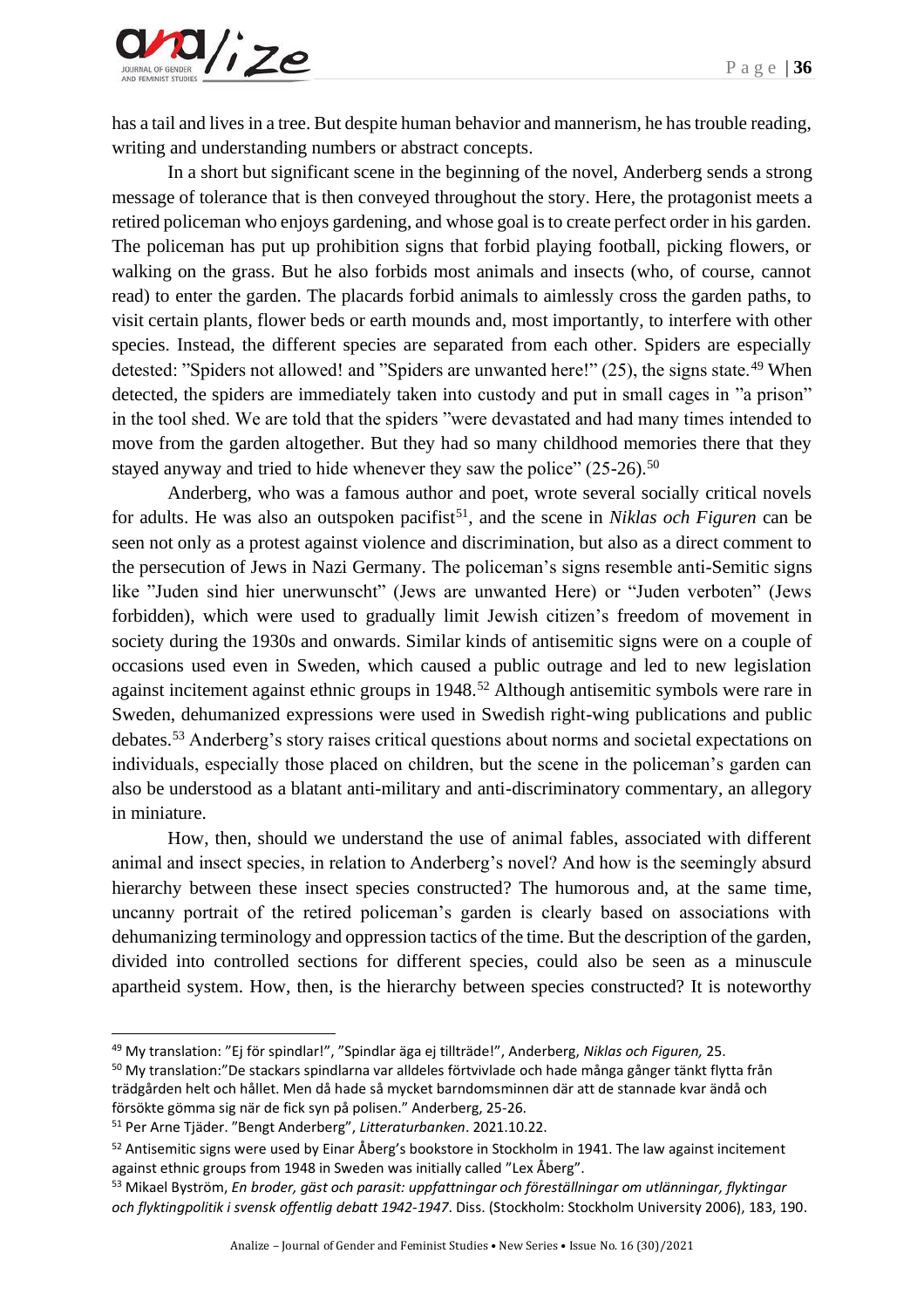that while the policeman considers the spiders to be vermin, he tolerates ants in his garden. According to him, they are resilient, can walk long distances in lines, and do so quickly and properly: "they knew what they were doing"  $(26)$ , he states happily.<sup>54</sup> Unlike spiders, who roam around the garden "aimlessly", the ants stand for order and discipline, efficiency, and resilience. The image of the ant who stands for virtues of hard work and collaboration is already used during antiquity, in stories and fables about social animals.<sup>55</sup> As Nina Goga notes, ants are often described as a self-organizing machine.<sup>56</sup> The practice that favors certain species over other based on species membership is common in fables, and in children's literature in general. In her doctoral thesis about the ethical dimensions of anthropomorphism in picturebooks, Kelly Hübben proposes that this kind of anthropomorphized animals can provide the reader with new insights, not only regarding the very nature of the human-animal relationship, but regarding "the moral implications that follow from depicting species in terms of difference and hierarchy."57

Furthermore, the image of the organized and disciplined ant has also been used to express opposite ideas, as an expression of blind compliance to a certain norm, behavior or culture. Consequently, descriptions of ants as disciplined and well-trained soldiers have been used to express pacifist ideas in various post-war eras.<sup>58</sup> Anderberg's novel can be understood within this tradition, as can be Swedish Gustav Sandgren's *Det stora myrkriget. En saga för barn och vuxna* (The great ant war. A fairytale for children and adults, 1948). Both stories are aimed at children (and possibly adults) and can be seen as critical commentaries to violence and wars.

As previous research has shown, dehumanization has been closely connected to discrimination, violence and genocide during different historical eras.<sup>59</sup>An analysis of anthropomorphism offers a way to investigate and understand the complex messages depicted in these children's stories. In his use of the insect metaphor, Anderberg implements the fable tradition, but his choice of insect species is also connected to the discriminatory, dehumanizing imagery of the 1930s and 1940s, which he uses in the opposite manner – to criticize narrowmindedness, racism and oppression. According to Haslam, dehumanizing functions as a precondition of violence, preparing people for the idea of oppressing another group and to justify violence when doing so.<sup>60</sup> I propose that what Anderberg does in his novel is to reclaim this kind of dehumanizing imagery by using it, instead, as a humorous, anti-discriminatory method.

<sup>54</sup> My translation: "Det enda djur som denne verkligen hade fått ordning och reda på, som han sade, var myrorna. [---] De visste var de gjorde". Anderberg*,* 26.

<sup>55</sup> Even bees have since ancient times used to represent social order, as in Bernard Mandeville's *The Fable of the Bees, or Private Vices, Public Benefits* (1714) or Waldemar Bonsel's *Die Biene Maja und ihre Abenteuer* (1912).

<sup>&</sup>lt;sup>56</sup> Nina Goga writes that ants' capability for labor and organization is emphasized in different kind of literary genres, and even used in entomological literature. When ants are described, their well-functioning and intricate social organization is often commented on initially, a quality that has become an established "introductory topos" in depictions of ants. Goga, *Gå til mauren: om maur og danning i barnelitteraturen* (Kristiansand: Portal 2013), 60.

<sup>57</sup> Hübben, chapter 3, see also p. 223-224.

<sup>58</sup> Goga, 70-71.

<sup>59</sup> Goff, 292–306.

<sup>60</sup> Haslam, 255.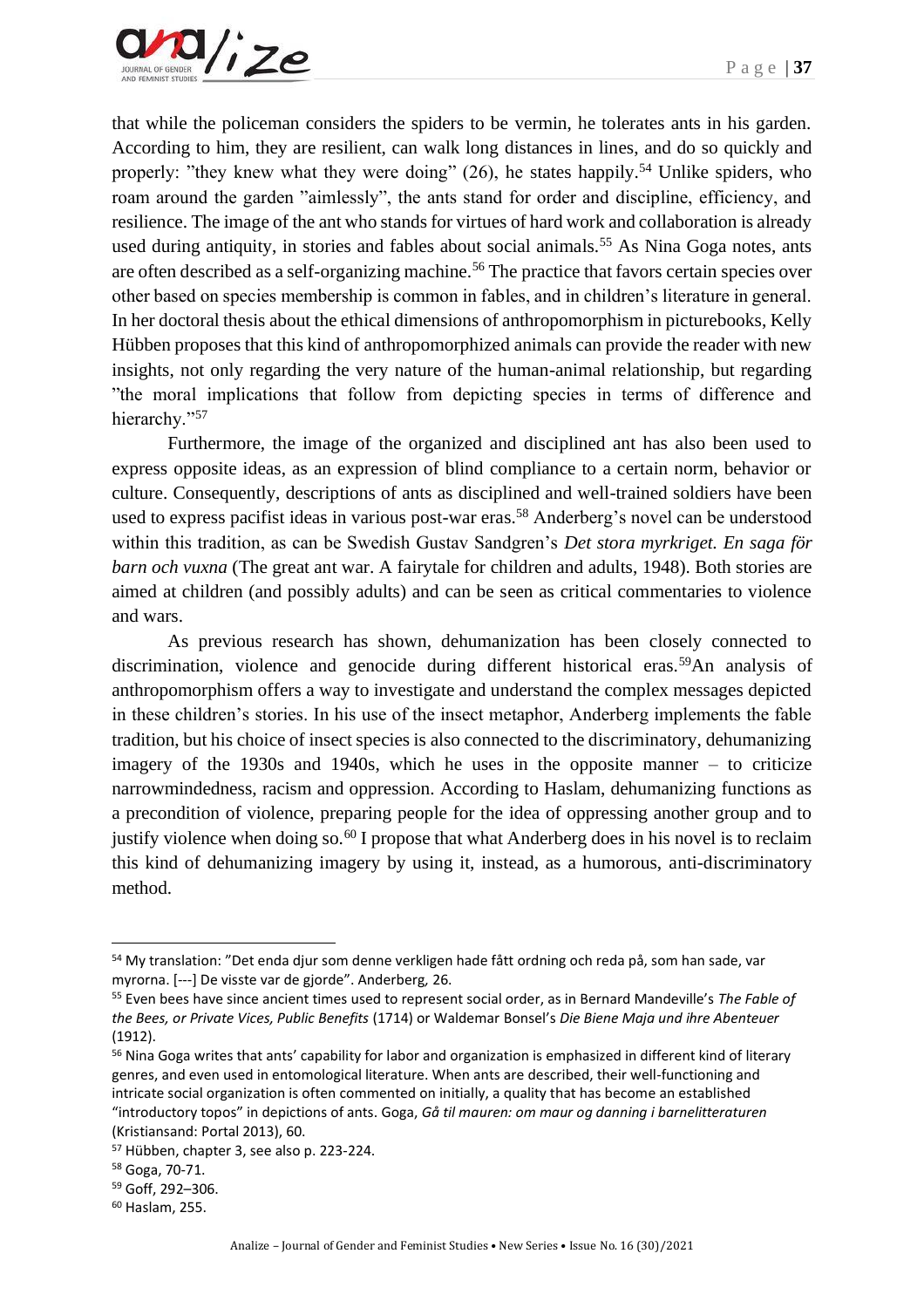

## **Muddled Anthropomorphism**

Russell Hoban's novel *The Mouse and His Child* (1967) is a thought-provoking and dark story about two discarded toy mice. The father and child, attached to each other through their hands, are broken and thrown in the rubbish, and so they set out on a journey to find a new home. They come to a dump, inhabited by different insects, rats, shrew, and frogs. It is a harsh society, run by Manny Rat, who "smelled of darkness, of stale and moldy things and garbage" (27-28). Placed in the periphery of the human world, the small characters are described as helpless and powerless. The fact that the story mostly takes place in a junkyard is significant as well. The characters live on trash and rotten food, but they also kill and eat each other. In fact, the rats treat the other animals (and other rats) as a commodity. Dubious or morally questionable characters in stories for children are often recognized by transgressive eating habits.<sup>61</sup> This includes food items that are considered non-foods in the Western culture, such as trash or contaminated foods.

The junkyard with insects, rats and broken toys is a hostile environment, outside human society and yet tightly connected to it, since it is created by humans and built by discarded material and food from the human world. Although most of the characters in the junkyard would be considered vermin, this society has a clear hierarchy between species and a regime based on violence. Everyone is aware of the system that favors certain animals over others. This "balance of nature" is explained to the mouse child by a hawk who attempts to eat him: "It's like a beautiful pyramid , with a lot of juicy mice and chipmunks down at the bottom and a hawk up on the top. Naturally the hawk eats up the mice and the chipmunks. That's how it is. I eat and you get eaten" (134). The awareness of this species hierarchy is, again, constant throughout the story. At the same time, this young mouse is also a child; therefore, his status is lower than all other characters in the story. As Hübben points out, both speciesism and ageism often intersect in children's literature; for example, when children are compared with (young) animals, or when animals are presented as stand-ins for children.<sup>62</sup>

The latter is especially interesting in Hoban's novel; since the mouse and his child are discarded toys, their animal/toy position poses a challenge to the nature-culture divide described in the novel. As Stewart points out, the toy world presents a projection of the world of everyday life, but it also raises questions about the relation between materiality and meaning: "We are thrilled and frightened by the mechanical toy because it presents the possibility of a self-invoking fiction, a fiction which exists independent of human signifying process."<sup>63</sup> Although mechanical, these fictional animals are alive and become "self-winding"; their battered animal/toy bodies represent both the cultural and the natural. In her *Animal land: the creatures of children's fiction* (1974), Margaret Joan Blount emphasizes the fragility of these toy mice, comparing their slowly disintegrating and eroding tin bodies with human aging.<sup>64</sup> For the other animals in the novel, the Mouse and his son are considered either entertainment or workforce, but they are also seen as raw material that can be taken apart. They are considered to be outside the "balance of nature." "They're almost animal-like!", a mole announces when

<sup>61</sup> Hübben, 178.

<sup>62</sup> Hübben, 10.

<sup>63</sup> Stewart, 57.

<sup>64</sup> Margaret Joan Blount, *Animal land: the creatures of children's fiction* (London: Hutchinson 1974), 186, 189.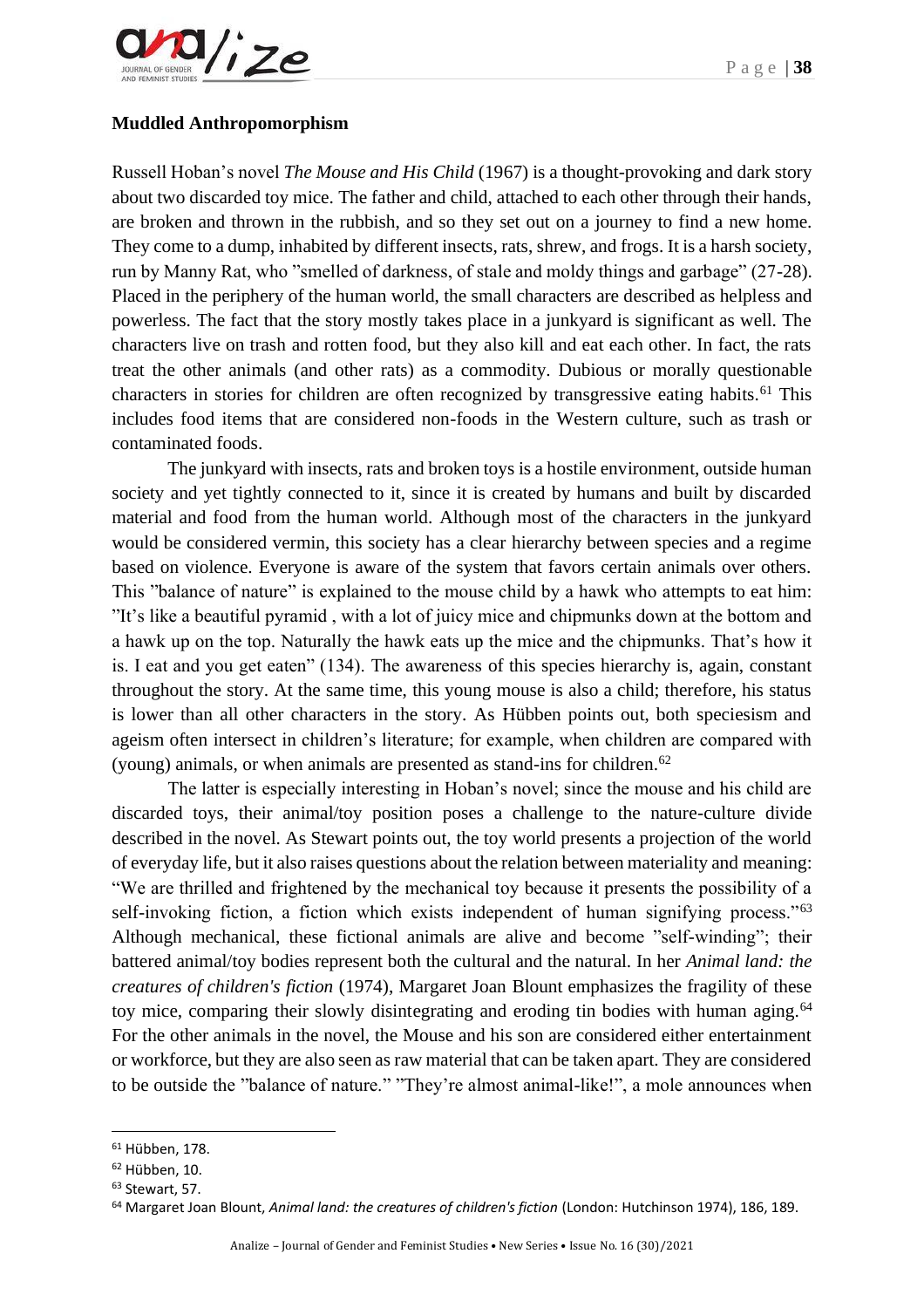

watching the two mice perform in a theatre play  $(80)$ , while the hawk who tries to eat the mice is appalled by their existence and their "taste of rusty tin" (135).

Here, the use of anthropomorphism becomes complex and confusing. Human attributes are not clearly projected onto these fictional animals, and yet, their animal status is questionable. As Hübben proposes, anthropomorphism "is not a straightforward projection of human properties onto fictional animals. It is complex, confuses boundaries, and can't be resolved by solely relying on dichotomies."<sup>65</sup> Thus, the discarded tin mice are occupying a liminal position in multiple ways, as anthropomorphized artefacts and as animal figures.

In a similar way, small characters are used to portray an otherness in the middle of a lively city in George Selden's *The Cricket in Times Square* (1960), with illustrations by Garth Williams. It is a story about a mouse, a cricket, and a cat who live in a drainpipe at the Times Square subway station, a story that has not gained much scholarly interest. When the cricket is introduced for the first time, he is literally dug up and saved from under "a pile of waste papers and soot" at the subway station (8). What is revealed is "a little insect, about an inch long and covered with dirt. It had six legs, two long antennae on its head, and what seemed to be a pair of wings folded on its back […]. Gradually the dirt that had collected on the insect fell away. His true color was still black, but now it had a bright, glossy sheen" (8-10). It is noteworthy that while the child protagonist, who finds the cricket, deeply cares for his pet, the insect isn't considered valuable by others until its extraordinary musical talent is discovered. The cricket becomes famous and starts earning money by performing at the subway station; thus, he becomes visible for others and profitable for its human owners.

In both Selden's and Hoban's novels, the choice of small anthropomorphic protagonists is significant and symbolically charged. They are usually invisible to humans and raise questions of our ability to see unwanted individuals or disagreeable parts of urban society, or our lack of interest in doing so. In a similar way to Tan's insect character, the small and alien body of the cricket stands out as the recognizable Other, and invites a revised perception that can serve as a way to transform or critically describe everyday places. But even here, experience of size is always connected to scale, and while the animal protagonists are the main characters in this novel, they are still described in relation to the human body.<sup>66</sup> This is especially striking in Garth Williams' illustrations in *The Cricket in Times Square*, which constantly vary in focus. When human beings are included in the illustrations, focus oscillates from the small protagonists to the human bodies – thus making the animal bodies even smaller. As Vallone states, exceptionally big or small bodies make visible "differences and divisions that exist between people, including those of race, religion, and culture. Visual and verbal representations of size difference encourage the child reader to picture and explore the nature and resolution of prejudice against the 'other.'"<sup>67</sup> The illustrations constantly shift from the human world's size and proportions to a perspective that accommodates the animal's size.<sup>68</sup> When illustrating only animal characters and their surroundings, this is, instead, done with

<sup>65</sup> Hübben, 223.

<sup>&</sup>lt;sup>66</sup> Stewart points out that the human body functions as the base for "conventions of symmetry and balance on the one hand, and the grotesque and the disproportionate on the other" and thus, the basis for what is understood as "big" or "small. Stewart, xii.

<sup>67</sup> Vallone, 173.

<sup>&</sup>lt;sup>68</sup> Similar technique is used by Garth Williams even in other animal stories, for example in his illustrations to Miriam Norton's *The Kitten Who Thought He Was a Mouse*, 1951.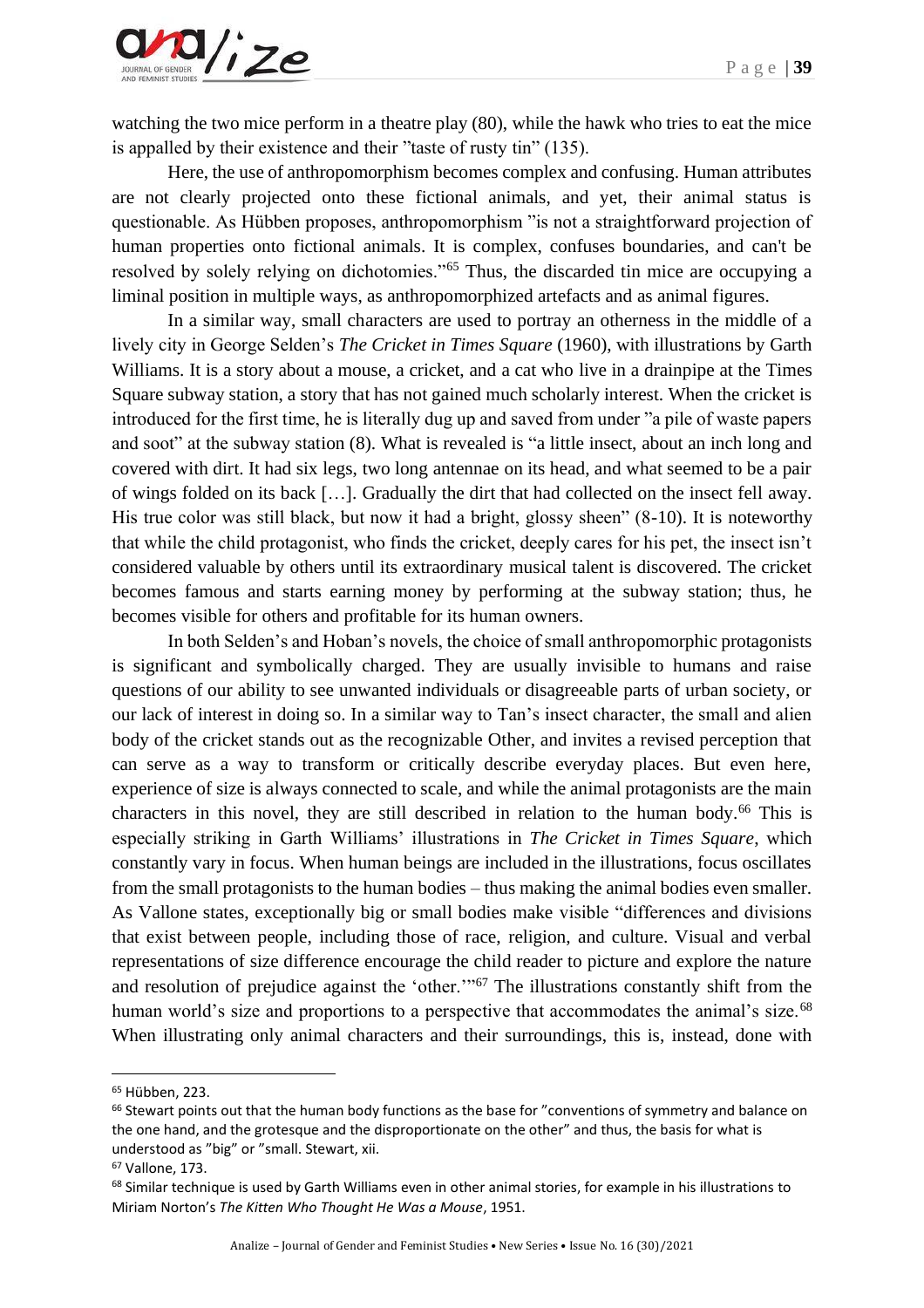

close-ups, often in confined spaces – inside a drain pipe, a shoebox, or even a matchbox.<sup>69</sup> As I have already mentioned, similar fluctuations in focus between the micro and macro perspectives takes place in Diana Stanley's illustrations in *Borrowers*. A division between human and animal, the miniscule and the gigantic, is constructed both verbally and visually, and through the interaction between words and images.

# **Size, Movement, and Mobility**

Size, language, and also bodily movement are significant in all of these stories. In Tan's *Cicada*, the illustrations often show the protagonist standing still or sitting by a desk, the illfitting suit (with four sleeves) hiding his actual body shape. Similarly, the organized and controlled movements of ants (walking in straight lines) in Anderberg's novel are depicted as something one can have control over. It isn't until in the end of Tan's *Cicada* that bodily movement is depicted as free, joyful and unrestricted. In other examples discussed in this article, the characters are continuously moving, shifting places or fleeing, thus creating a sense of movement and rootlessness. Again, this kind of constant mobility is used to emphasize a pattern of movement associated with insects or small animals. The humanoid characters in *Borrowers* are "running," scrambling" and "fluttering;" they "scurry across" floors and move lightly as "a blown dry leaf." In *The Cricket in Times Square*, the characters "dart out across the floor;" they "scuffle," "jump," "leap," "whisk" and "creep". Even the characters in *The Mouse and his Child* are constantly mobile, but their movement is described as more bothersome and restricted, as the Mouse and his son tread through mud and snow tenaciously, trudging through rubbish and filth, in crowded tunnels and dark alleyways.

In all of these cases, a lack of order and direction is part of the small character's otherness in relation to the human world.

There is also a significant difference in describing a singular insect or a group of animals or insects. The scene in *Borrowers* where the family is discovered is a telling example of this. They are depicted by the housekeeper as a group of creatures that move frantically and uncontrollably as a collective, "a nest." Discussing depictions of rats in art, cultural history, and literature – from *The Pied piper* to Beatrixe Potter's *Two Bad Mice* –, Jonathan Burt discusses how groups or clusters of insects or animals have historically been associated with overcrowding, unsanitariness, and lack of control.<sup>70</sup> Similarly, in her study about how representations of animals have expressed changing social conditions, Linda Kalof has shown how freely roaming animals, like masterless stray dogs, have often been seen as a threat, as "visible sources of disorder, out of control and unsanitary."<sup>71</sup> Both these examples also demonstrate the complexity of associations and attitudes towards animals and how they have changed through different times and in various social and cultural contexts.

When discussing anthropomorphic animals in children's literature, I would like to propose that this kind of wider contemporary cultural practice, including cultural history, art, popular culture, and rhetoric images, should be considered. There is a substantial continuity between these different contexts and between different types of texts and images, including

 $69$  Compare, for example an image of a busy street, p. 31, and the animal friends in a drain pipe, p. 121.

<sup>70</sup> Jonathan Burt, *Rat* (London: Reaktion 2006), 10, 19.

<sup>71</sup> Linda Kalof, *Looking at animals in human history* (London: Reaktion Books 2007), 88.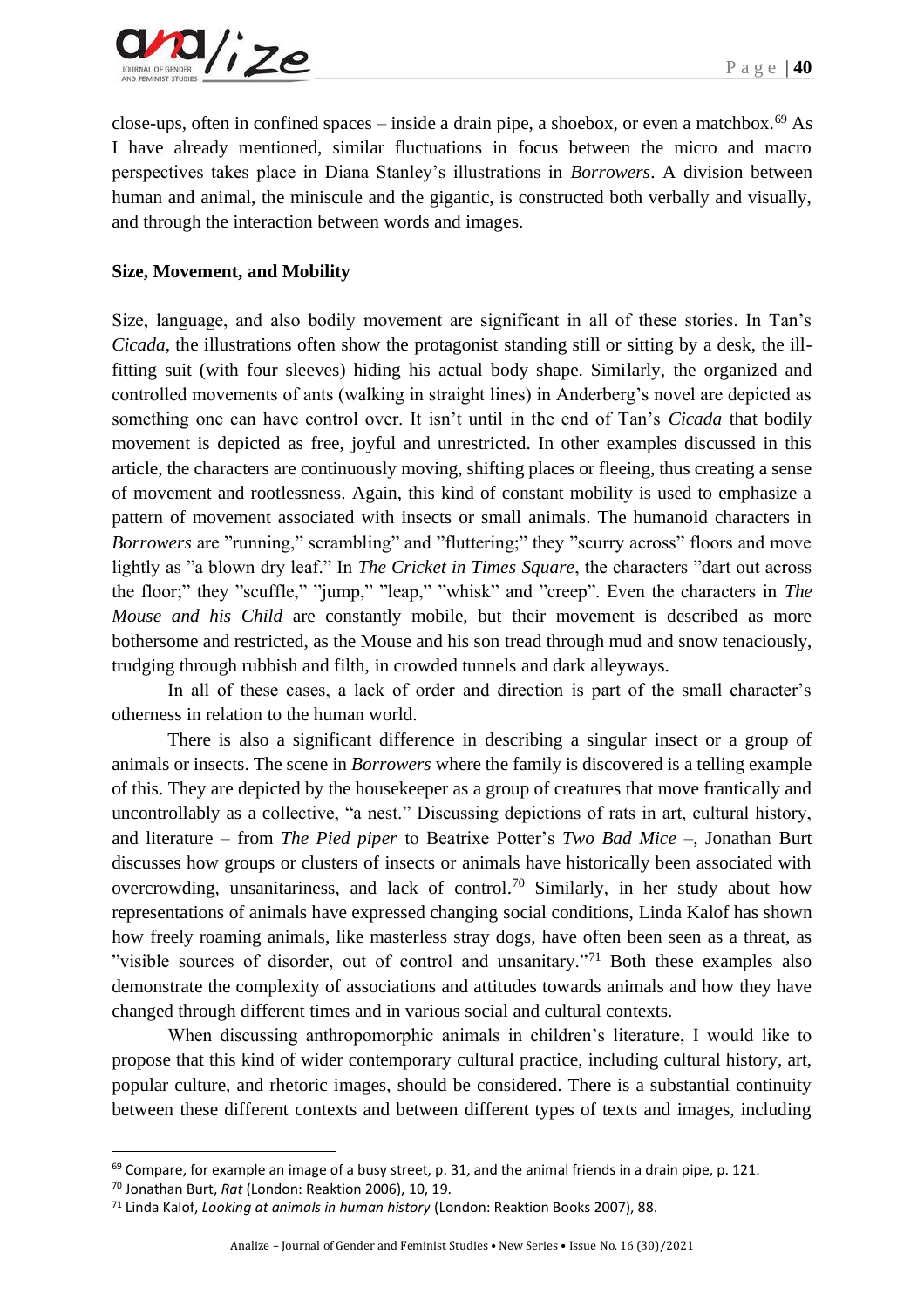

children's literature. In *Picturing The Beast: Animals, Identity and Representation* (2001), Steve Baker discusses animal imagery in popular culture and emphasizes that "[a]ny understanding of the animal, and of what the animal means to us, will be informed by and inseparable from our knowledge of its cultural representation."<sup>72</sup> This kind of wider context of cultural history and this complexity concerning animal representations is expressed in my material, where the animal story itself offers resistance to universal and historically fixed associations and symbolism.

# **The Non-Human Body**

Several of the anthropomorphic protagonists portrayed in the studied children's books are powerless in relation to the human world. They are not distinctly categorized as either children or grown-ups, human or animal, and could thus be seen as representations of the child's otherness from the adult. They are, however, given an unexpected possibility to describe the human society critically, from a non-human perspective, and to convey this altered point of view to the reader.

Tan's *Cicada* expresses a Kafkaeskque tension between the human and the animal, a tension that is ultimately expressed through the insect body. Like the other white-collar workers in the office, Cicada is dressed in a grey suit, a black tie and black dress shoes. However, although dressed as everyone else, he sticks out. His clothes seem too big and he reminds slightly of a child; in fact, he is portrayed both as childlike and animalistic. As a child playing dress up, he is wearing human clothes to mimic his surroundings. Mimicry – imitating and acquiring the knowledge, abilities or attributes of the colonizer can, according to Homi Bhabha, function as a resistance strategy and offer a "double vision" which questions ruling constructions.<sup>73</sup> Although dressed in a human costume and working harder and more effectively than his human colleagues, Cicada still stands out as the recognizable Other. In this way, he both reveals and shatters the discursive system that constructs him as a subordinate: "the observer becomes the observed and 'partial' representation rearticulates the whole notion of identity and alienates it from essence," Bhabha states.<sup>74</sup> By accentuating the character's large, black eyes and inexpressive face, Tan destabilizes the dynamics of who is observing and who is being observed.

In the final episode of *Cicada*, the main character slowly climbs to the roof top and molts from his previous body. In this stunning scene of rebirth, the Cicada now emerges as a red insect with two pairs of membranous wings, leaving his human clothes and his exoskeleton behind. He leaves the human world and joins a swarming mass of cicadas. An ontological rupture between animal and human, natural and cultural, is suddenly evident.

The tension between different cultures, or culture and nature, is also emphasized through the fragmentary language. As Maria Lassén-Seger has shown, Shaun Tan often investigates language barriers, silence, or broken communication in his books.<sup>75</sup> In *Cicada*, the

<sup>72</sup> Steve Baker, *Picturing the beast: animals, identity and representation*. [New ed.]. (Urbana: University of Illinois Press 2001), 4.

<sup>&</sup>lt;sup>73</sup> Homi Bhabha sees mimicry as "double vision which in disclosing the ambivalence of colonial discourse also disrupts its authority", Homi Bhabha, *The location of culture* (London: Routledge 1994), 126.

<sup>74</sup> Bhabha, 127.

<sup>75</sup> Maria Lassén-Seger, 2017, 252.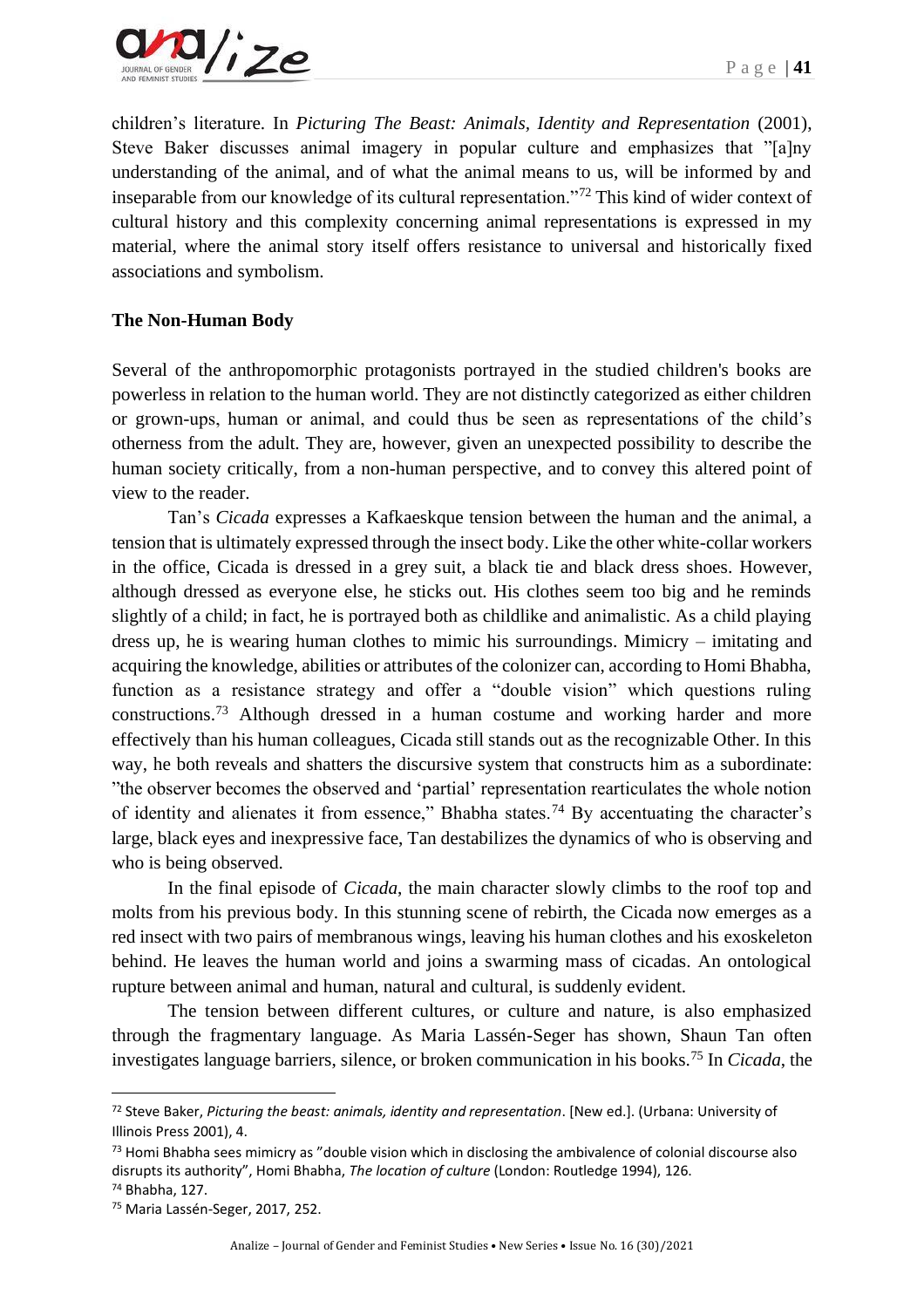

poetic, fragmentary text, formed in sections of four short lines, is placed in the middle of a white surface on the left side of the double spread. On every double spread the block of four lines are finished with the sentence: "Tok Tok Tok!" It isn't until we reach the end of the book, that this line is separated from the text as the lonely protagonist is finally united with others:

> *Cicada all fly back to forest. Sometimes think about human. Can't stop laughing.*

Placed on a page of its own, the rhythmic sound "Tok Tok Tok!" is included for the last time, now explained as laughter, an explanation that suddenly changes the way the story and the character can be understood.



Picture 2. © Shaun Tan, *Cicada.*

Cicada not only abandons his human clothes, but also human movement (walking on two legs), and is instead depicted flying high above the rooftops. The character is, for the first time, described not as an individual, but as part of a group. Suddenly, the mentioning of the 17 years of employment at the beginning of the story gets an explanation. Periodical cicadas spend most of their lives as underground nymphs, and emerge after 13 or 17 years, swarming in large numbers.<sup>76</sup> The final illustration, with the soaring, red cicadas, moving together in the sky, depicts a hopeful, joyous image. Finally, a nature scenery takes over, creating a harsh contrast to the grey, geometric pattern used on the initial endpaper. This ordered design, which is

<sup>76</sup> Kathy S. Williams & Chris Simon,*"*The Ecology, Behavior, and Evolution of Periodical Cicadas". *Annual Review of Entomology*. 1995.Vol. 40:269-295.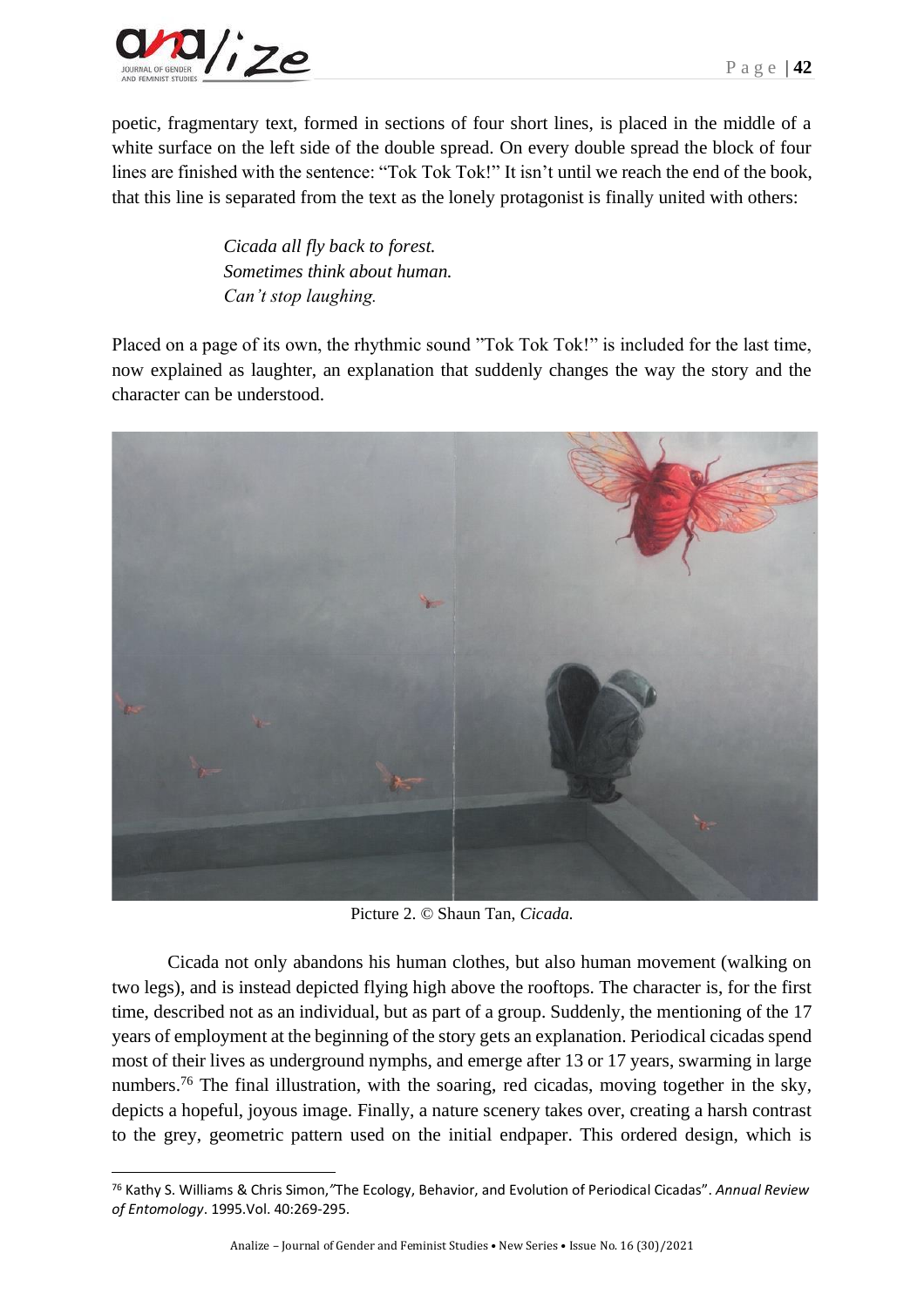

repeated in different ways throughout the book, as office cubicles, stairs and corridors, is here replaced with a wild, vibrant and colorful image of nature.

Apart from the rudimentary narrative possibilities these anthropomorphic protagonists offer, it is, nevertheless, evident that the motif of vermin, and diminutive characters in children's literature generally, often have moral or ideological implications. "Visual and verbal representations of size difference encourage the child reader to picture and explore the nature and resolution of prejudice against the "other," Valone writes.<sup>77</sup> While some of the stories discussed in this article have happy endings, as Nodelman suggests, the worlds depicted, and the underlying messages conveyed, are certainly not always hopeful and optimistic. Instead, the small protagonists, living in periphery of the human world, can be read as critical depictions of otherness that tell alternative narratives and offer open endings.

When reading these children's stories with liminal anthropomorphic characters, I have found that the small protagonists – living in small spaces under floorboards, inside walls or drainpipes – are connected to ideas about the "domesticated" and secure miniature worlds, but also work in the opposite way. While nostalgic notions might be present, these anthropomorphic characters are not shielded; nor do the stories offer the reader a peaceful retreat. Instead, they are connected to their contemporary reality and take stance, engage and criticize. Through their liminal positions, the fictional animals, insects and humanoids, defy and redefine their roles and purposes in the stories. In opposite to the motionless and protected miniature, they are placed *outside*, at the periphery of the human world. They are made invisible and stripped of value; and, at the same time, they are given a voice, and used to convey something important to the readers.

Whether published during the post-war periods or at the beginning of the 21<sup>st</sup> century, the stories discussed in this article convey a critical voice through anthropomorphic bodies that suggest a changed vision and a revised perception. They can be seen as variations of the animal fable, commenting on the social, economic, and political changes and developments of their time. Cicada's very form, which on a surface level mimics a human office worker, or the tiny tin mouse who dreams of freedom and autonomy, challenge the nature-culture divide. Their bodies become a meeting place for both the natural and the cultural, two contexts that can't be separated without losing significant information. They provide a perspective that is not necessarily human-centered, where "we" is set apart from "them." Instead, these tiny insects and animals lead to a muddling of categories, systems and hierarchies of bodies, big and small, organic and mechanic, nonhuman and those struggling to free themselves from anthropomorphic notions. These narratives for children use dehumanizing images and rhetoric, historically connected to discrimination and racism, but do so in order to reclaim these metaphors. Instead, images of and associations with insects, mice, rats or arthropods – animals that in many cultures are seen as a nuisance or evoke negative emotions – are used to convey something important. The dehumanizing rhetoric images, which today are still applied in different acts of political, ethnic, or national oppression, are used here to tell new stories about hope, justice, and tolerance.

<sup>77</sup> Vallone, 173.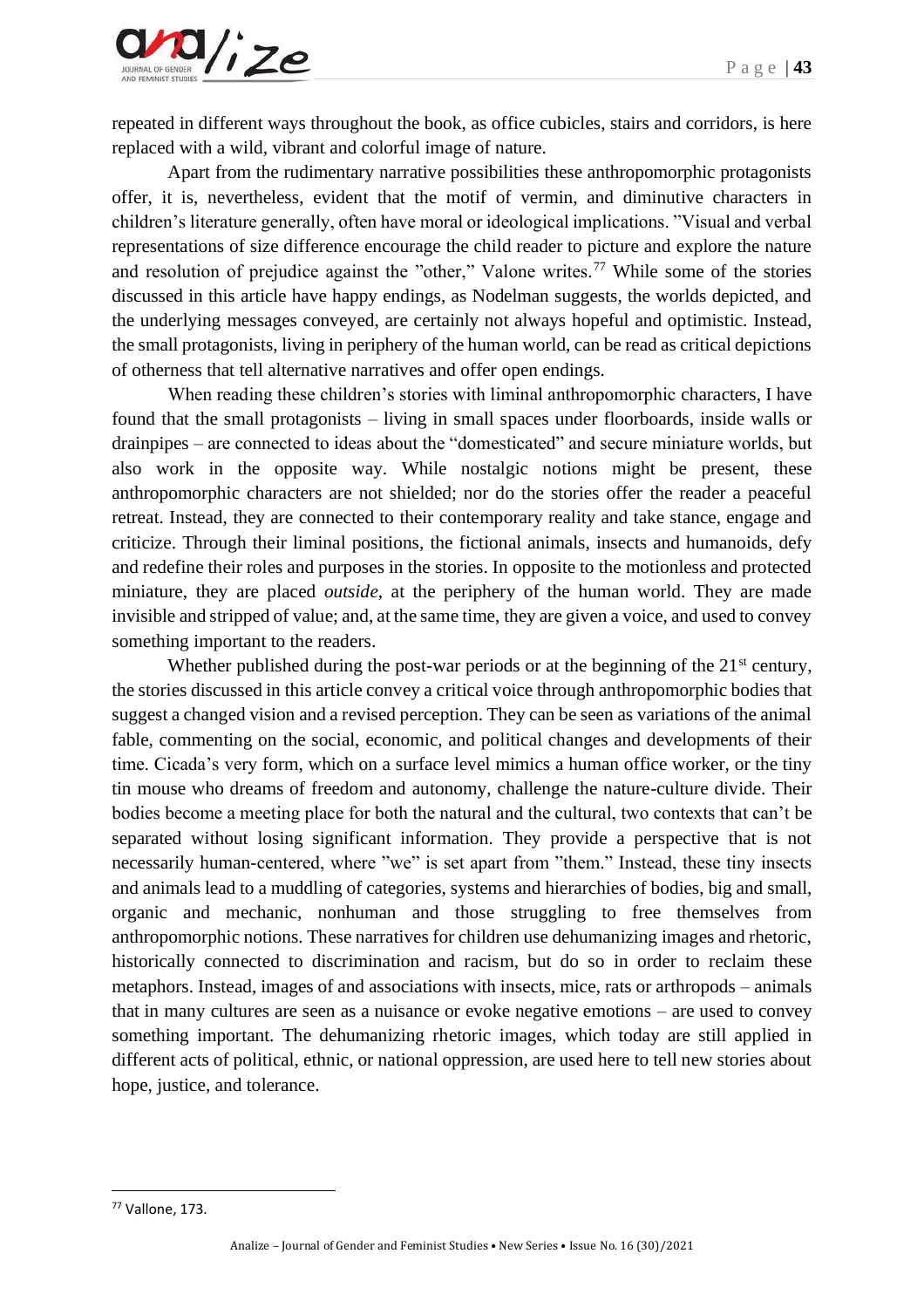

# **Bibliography**

Baker, Steve. *Picturing the beast: animals, identity and representation*. [New ed.] Urbana: University of Illinois Press, 2001.

Bhabha, Homi K. *The location of culture*. London: Routledge, 1994.

Blount, Margaret Joan. *Animal land: the creatures of children's fiction*. London: Hutchinson, 1974.

Burt, Jonathan. *Rat*. London: Reaktion, 2006.

Byström, Mikael. *En broder, gäst och parasit: uppfattningar och föreställningar om utlänningar, flyktingar och flyktingpolitik i svensk offentlig debatt 1942-1947*. Diss. Stockholm: Stockholm University, 2006.

Carpenter, Humphrey, and Prichard, Mari. *The Oxford Companion to Children's Literature*. Oxford: Oxford University Press, 1984/1999.

Druker, Elina. "Berättelser om flykt. Miniatyren som samhällskritik." In *Mångkulturell barnoch ungdomslitteratur. Analyser*. Lund: Studentlitteratur, 2017.

Goff, Phillip Atiba, Eberhardt, Jennifer, L., Williams, Melissa, J., and Jackson, Matthew Christian. "Not yet human: Implicit knowledge, historical dehumanization, and contemporary consequences." In *Journal of Personality and Social Psychology*, 94, No. 2 (2008): 292–306. doi:10.1037/0022-3514.94.2.292

Goga, Nina. *Gå til mauren: om maur og danning i barnelitteraturen*. Kristiansand: Portal, 2013.

Griswold, Jerome. *Feeling like a kid: childhood and children's literature*. Baltimore: Johns Hopkins University Press, 2006.

Haslam, Nick. "Dehumanization: An integrative review." In *Personality and Social Psychology Review*, 10, No. 3 (2006): 252–264.

Hoban, Russell and Hoban, Lillian. *The Mouse and His Child*. Harper and Row: London, 1967.

Hollingsworth, Cristopher. *Poetics of the Hive: The Insect Metaphor in Literature.* University of Iowa Press: Iowa, 2001.

Hübben, Kelly. *A genre of animal hanky panky?: animal representations, anthropomorphism and interspecies relations in The little golden books*. Diss. Stockholm: Stockholm University, 2017.

Hunt, Caroline. "Dwarf, Small World, Shrinking Child: Three Versions of Miniatures." In *Children's Literature*, 23 (1995): 115-136.

Kalof, Linda. *Looking at animals in human history*. London: Reaktion Books, 2007.

Lassén-Seger, Maria. Mångkulturella visioner: tysta möten över kultur- och språkgränser i Shaun Tans bilderböcker". *Mångkulturell barn- och ungdomslitteratur: analyser*. Lund: Studentlitteratu (2017): 251-264.

Mwangi, Evan Maina. *The Postcolonial Animal: African Literature and Posthuman Ethics,* Ann Arbor: University of Michigan Press, 2019.